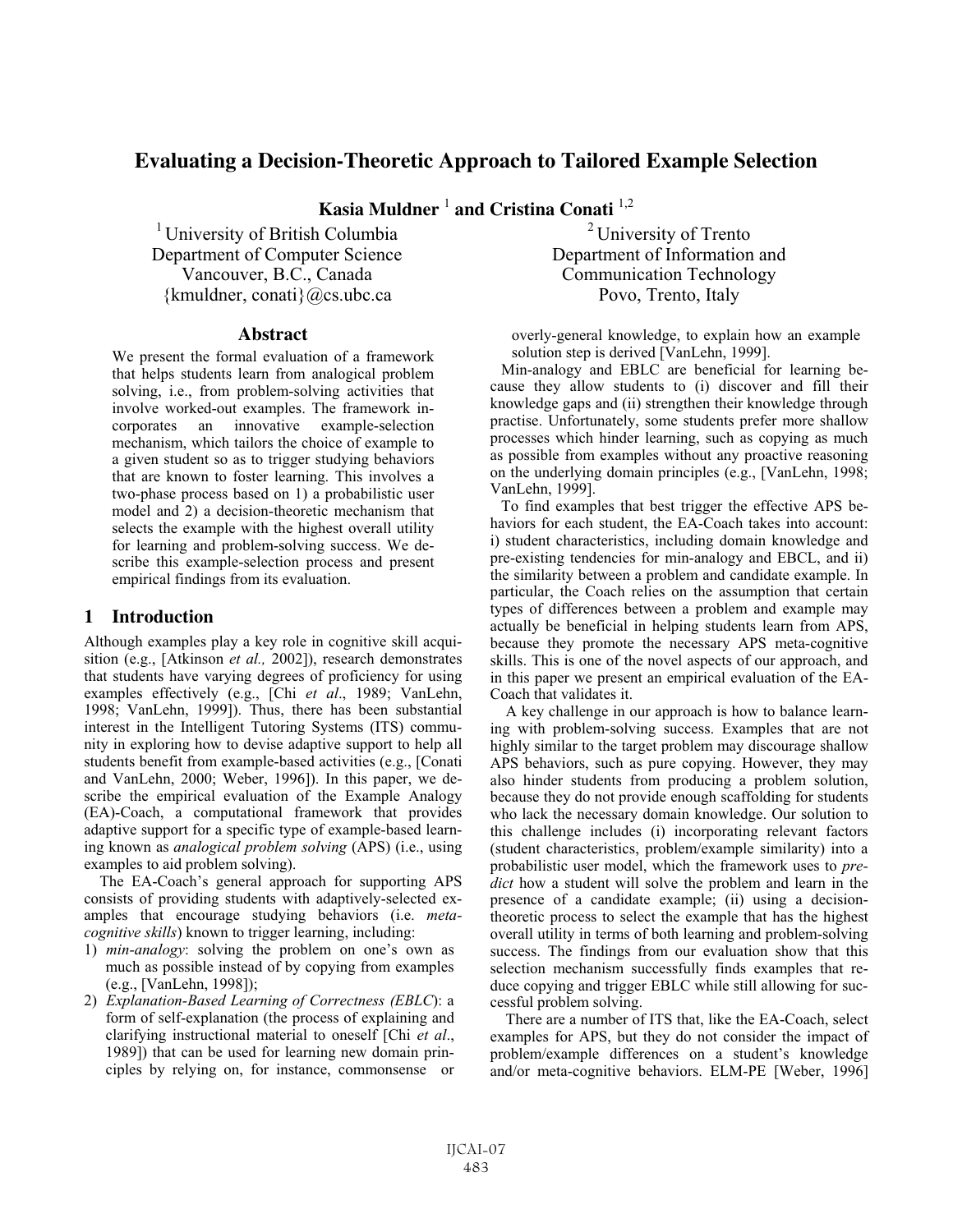helps students with LISP programming by choosing examples that are as similar as possible to the target problem. AMBRE [Nogry *et al*., 2004] supports the solution of algebra problems by choosing structurally-appropriate examples. However, it is not clear from the paper what "structurally appropriate" means. Like the EA-Coach, several ITS rely on a decision-theoretic approach for action selection, but these do not take into account a student's meta-cognitive skills, nor they include the use of examples [Murray *et al.*, 2004; Mayo and Mitrovic, 2001]. Finally, some systems perform analogical reasoning in non-pedagogical contexts (e.g., [Veloso and Carbonell, 1993]), and so do not incorporate factors needed to support human learning.

In the remainder of the paper, we first describe the example-selection process. We then present the results from an evaluation of the framework and discuss how they support the EA-Coach's goal of balancing learning and problemsolving success.



Figure 1: Fragment of the EA-Coach Interface



Figure 2: Sample Classification of Problem/Example Relations

## **2 The EA-Coach Example-Selection Process**

The EA-Coach includes an interface that allows students to solve problems in the domain of Newtonian physics and ask for an example when needed (Fig. 1). For more details on the interface design see [Conati *et al.,* in press]. As stated in the introduction, the EA-Coach example-selection mechanism aims to choose an example that meets two goals: 1) helps a student solve the problem (*problem-solving success goal*) and 2) triggers learning by encouraging the effective APS behaviors of min-analogy and EBLC (*learning goal*). For each example stored in the EA-Coach knowledge base, this involves a two-phase process, supported by the EA-Coach user model: *simulation* and *utility calculation*. The general principles underlying this process were described in [Conati *et al.*, in press]. Here, we summarize the corresponding computational mechanisms and provide an illustrative example because the selection process is the target of the evaluation described in a later section.

#### **2.1 Phase 1: The Simulation via the User Model**

The simulation phase corresponds to generating a *prediction* of how a student will solve a problem given a candidate example, and what she will learn from doing so. To generate this prediction, the framework relies on our classification of various relations between the problem and candidate example, and their impact on APS behaviors. Since an understanding of this classification/impact is needed for subsequent discussion, we begin by describing it.

Two corresponding steps in a problem/example pair are defined to be *structurally identical* if they are generated by the same rule, and *structurally different* otherwise. For instance, Fig. 2 shows corresponding fragments of the solutions for the problem/example pair in Fig. 1, which include two structurally-identical pairs of steps: *Pstep<sub>n</sub>*/*Estep<sub>n</sub>* derived from the rule stating that a normal force exists (*rule normal,* Fig. 2), and  $Pstep_{n+1}/Estep_{n+1}$  derived from the rule stating the normal force direction (*rule normal-dir,* Fig. 2).

Two structurally-identical steps may be *superficially* different. We further classify these differences as *trivial* or *non-trivial.* While a formal definition of these terms is given in [Conati *et al.,* in press], for the present discussion, it suffices to say that what distinguishes them is the type of transfer from example to problem that they allow. Trivial superficial differences allow example steps to be copied, because these differences can be resolved by simply substituting the example-specific constants with ones needed for the problem solution. This is possible because the constant corresponding to the difference appears in the example/problem solutions and specifications, which provides a guide for its substitution [Anderson, 1993] (as is the case for *Pstep<sub>n</sub>*/*Estep<sub>n</sub>*, Fig. 2). In contrast, non-trivial differences require more in-depth reasoning such as EBLC to be resolved. This is because the example constant corresponding to the difference is *missing* from the problem/example specifications, making it less obvious what it should be replaced with (as is the case for  $Pstep_{n+1}/Estep_{n+1}$ , Fig. 2).

The classification of the various differences forms the basis of several key assumptions embedded into the simulation's operation. If two corresponding problem/example steps (*Pstep* and *Estep* respectively) are structurally different, the student cannot rely on the example to derive *Pstep*, i.e. the transfer of this step is blocked. This hinders problem solving if the student lacks the knowledge to generate *Pstep* [Novick, 1995]. In contrast, superficial differences between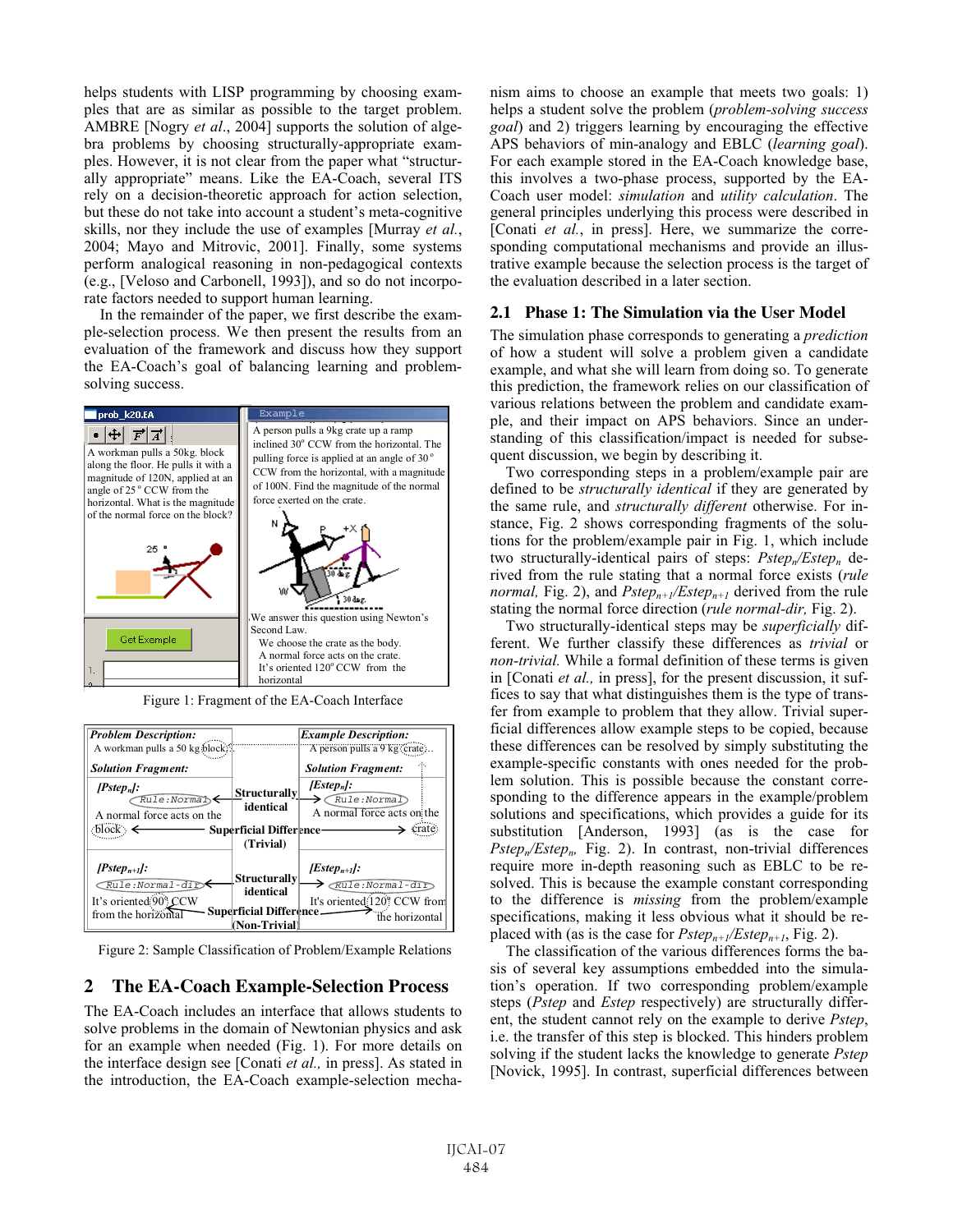structurally-identical steps do not block transfer of the example solution, because the two steps are generated by the same rule. Although cognitive science does not provide clear answers regarding how superficial differences impact APS behaviors, we propose that the *type* of superficial difference has the following impact. Because trivial differences are easily resolved, they encourage copying for students with poor domain knowledge and APS meta-cognitive skills. In contrast, non-trivial differences encourage minanalogy and EBLC because they do not allow the problem solution to be generated by simple constant replacement from the example. We now illustrate how these assumptions are integrated into the EA-Coach simulation process.



Figure 3: Fragment of the EA-Coach User Model

#### **Simulation via the EA-Coach User Model**

To simulate how the examples in the EA-Coach knowledge base will impact students' APS behaviors, the framework relies on its user model, which corresponds to a dynamic Bayesian network. This network is automatically created when a student opens a problem and includes as its backbone nodes and links representing how the various problem solution steps (Rectangular nodes in Fig. 3) can be derived from domain rules (Round nodes in Fig. 3) and other steps. For instance, the simplified fragment of the user model in Fig. 3, slice *t* (pre-simulation slice) shows how the solution steps  $Pstep_n$  and  $Pstep_{n+1}$  in Fig. 2 are derived from the corresponding rules *normal* and *normal-dir*. In addition, the network contains nodes to model the student's APS tendency for min-analogy and EBLC (*MinAnalogyTend and EBLCTend* in slice  $t$ , Fig. 3)<sup>1</sup>.

To simulate the impact of a candidate example, a special '*simulation'* slice is added to the model (slice *t+1*, Fig. 3, assuming that the candidate example is the one in Fig. 2). This slice contains all the nodes in the pre-simulation slice, as well as additional nodes that are included for each problem-solving action being simulated and account for the candidate example's impact on APS. These include:

- *Similarity*, encoding the similarity between a problem solution step and the corresponding example step (if any).

- *Copy*, encoding the probability that the student will generate the problem step by copying the corresponding example solution step.
- *EBLC*, encoding the probability that the student will infer the corresponding rule from the example via EBLC.

During the simulation phase, the only form of direct evidence for the user model corresponds to the similarity between the problem and candidate example. This similarity is automatically assessed by the framework via the comparison of its internal representation of the problem and example solutions and their specifications. The similarity node's value for each problem step is set based on the definitions presented above, to either: *None* (structural difference), *Trivial* or *Non-trivial*. Similarity nodes are instrumental in allowing the framework to generate a fine-grained prediction of copying and EBLC reasoning, which in turns impacts its prediction of learning and problem-solving success, as we now illustrate.

**Prediction of Copying episodes.** For a given problem solution step, the corresponding copy node encodes the model's prediction of whether the student will generate this step by copying from the example. To generate this prediction, the model takes into account: 1) the student's min-analogy tendency and 2) whether the similarity between the problem and example allows the step to be generated by copying. The impact of these factors is shown in Fig. 3. The probability that the student will generate *Pstep<sub>n</sub>* by copying is high (see ' $Copy<sub>n</sub>$ ' node in slice  $t+1$ ), because the problem/example similarity allows for it ('*Similarityn*'=*Trivial,* slice  $t+1$ ) and the student has a tendency to copy (indicated in slice *t* by the low probability of the '*MinAnalogyTend*' node). In contrast, the probability that the student will generate the step  $Pstep_{n+1}$  by copying is very low (see node ' $Copy_{n+1}$ ' in slice  $t+1$ ) because the non-trivial difference ('*Similarity<sub>n+1</sub>*'=*Non-trivial*, slice  $t+1$ ) between the problem step and corresponding example step blocks copying.

**Prediction of EBLC episodes.** For a given problem rule, the corresponding EBLC node encodes the model's prediction that the student will infer the corresponding rule from the example via EBLC. To generate this prediction, the model takes into account 1) the student's EBLC tendency, 2) her knowledge of the rule (in that students who already know a rule do not need to learn it) 3) the probability that she will copy the step, and 4) the problem/example similarity. The last factor is taken into account by including an EBLC node only if the example solution contains the corresponding rule (i.e., the example is structurally identical with respect to this rule). The impact of the first 3 factors is shown in Fig. 3. The model predicts that the student is not likely to reason via EBLC to derive Pstep<sub>n</sub> (see node *'EBLC<sub>n</sub>*' in slice  $t+1$ ) because of the high probability that she will copy the step (see node '*Copyn*') and the moderate probability of her having tendency for EBLC (see node *EBLCTend* in slice *t).* In contrast, a low probability of copying (e.g., node ' $Copy_{n+1}$ ', slice  $t+1$ ) increases the probability for EBLC reasoning (see node *'EBLC<sub>n+1</sub>'* in slice  $t+1$ ), but the increase is mediated by the probability that the student has a tendency for EBLC, which in this case is moderate.

<sup>&</sup>lt;sup>1</sup> Unless otherwise specified, all nodes have Boolean values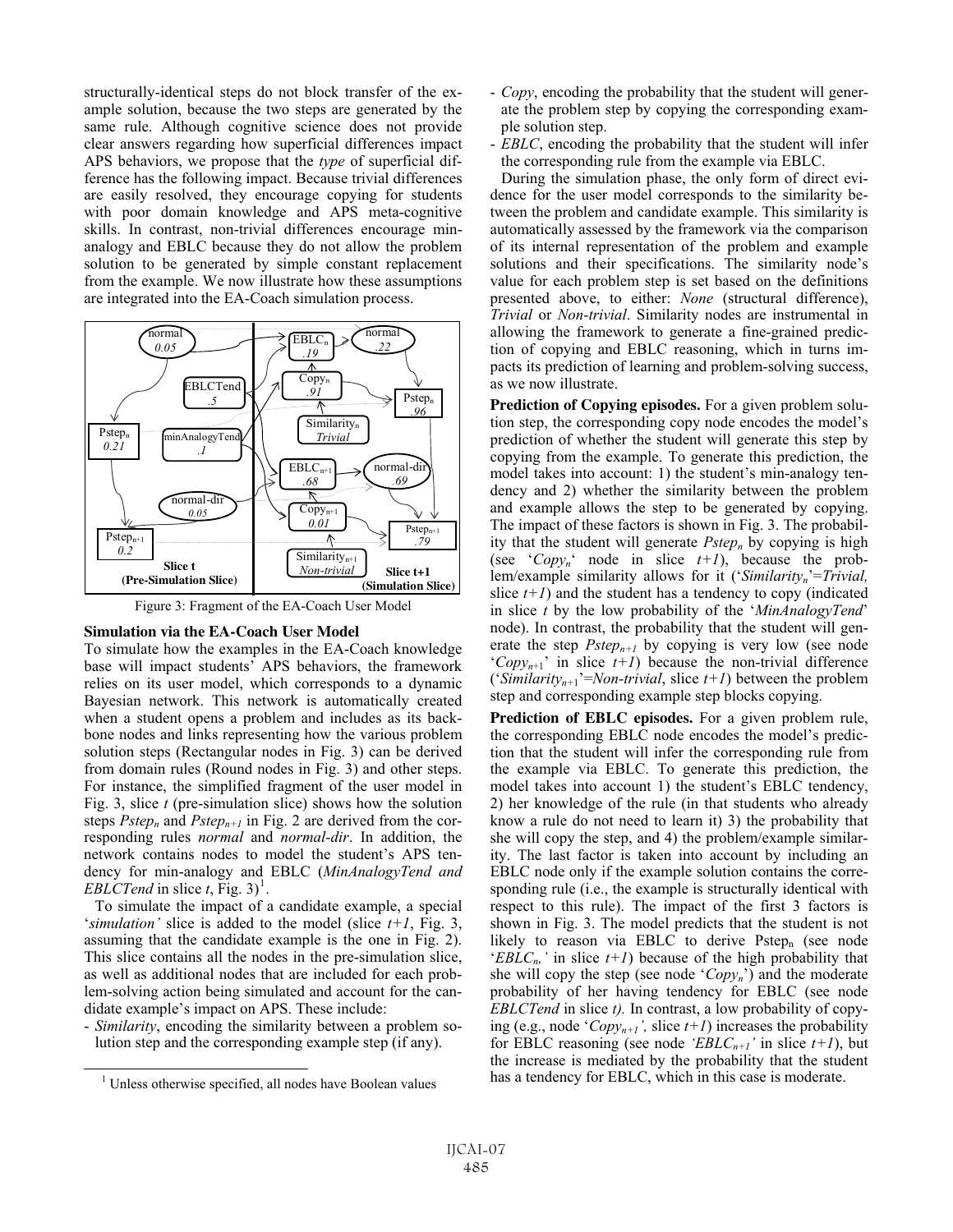**Prediction of Learning & Problem-Solving Success.** The model's prediction of EBLC and copying behaviors influences its prediction of learning and problem-solving success. Learning is predicted to occur if the probability of a rule being known is low in the pre-simulation slice and the simulation predicts that the student will reason via EBLC to learn the rule (e.g., rule *normal-dir*, Fig. 3). The probabilities corresponding to the *Pstep* nodes in the simulation slice represent the model's prediction of whether the student will generate the corresponding problem solution steps. For a given step, this is predicted to occur if either 1) the student can generate the prerequisite steps and derive the given step from a domain rule (e.g.  $Pstep_{n+1}$ , Fig. 3) or 2) generate the step by copying from the example (e.g., *Pstep<sub>n</sub>*, Fig. 3).



Figure 4: Fragment of the EA Utility Model

### **2.2 Phase 2: The Utility Calculation**

The outcome of the simulation is used by the framework to assign a utility to a candidate example, quantifying its ability to meet the *learning* and *problem-solving success* objectives. To calculate this utility, the framework relies on a decision-theoretic approach that uses the probabilities of *rule* and *Pstep* nodes in the user model as inputs to the multi-attribute linearly-additive utility model shown in Fig. 4. The expected utility (EU) of an example for learning an individual rule in the problem solution corresponds to the sum of the probability *P* of each outcome (value) for the corresponding rule node multiplied by the utility *U* of that outcome:

$$
EU (Rulei) = P(known (Rulei)) \cdot U(known (Rulei)) + P(\neg known (Rulei)) \cdot U(\neg known (Rulei))
$$

Since in our model,  $U(known(Rule_i))=1$  and  $U(\neg known$  $(Rule<sub>i</sub>)$ )=0, the expected utility of a rule corresponds to the probability that the rule is known. The overall learning utility of an example is the weighted sum of the expected learning utilities for all the rules in the user model:

$$
\sum_{i}^{n} EU(Rule_{i}) \cdot w_{i}
$$

Given that we consider all the rules to have equal importance, all weights *w* are assigned an equal value (i.e., *1/n*, where  $n$  is the number of rules in the user model). A similar approach is used to obtain the problem-solving success utility, which in conjunction with the learning utility quantifies a candidate example's overall utility.

The *simulation* and *utility calculation* phases are repeated for each example in the EA-Coach's knowledge base. The example with the highest overall utility is presented to the student.

# **3 Evaluation of the EA-Coach**

As we pointed out earlier, one of the challenges for the EA-Coach example-selection mechanism is to choose examples that are different enough to trigger learning by encouraging effective APS behaviors (*learning goal*), but at the same time similar enough to help the student generate the problem solution (*problem-solving success goal*). To verify how well the two-phase process described in the previous section meets these goals, we ran a study that compared it with the standard approach taken by ITS that support APS, i.e., selecting the most similar example. Here, we provide an overview of the study methodology and present the key results.

#### **3.1 Study Design**

The study involved 16 university students. We used a within-subject design, where each participant 1) completed a pencil and paper physics pre-test, 2) was introduced to the EA-Coach interface (*training* phase), 3) solved two Newton's Second Law problems (e.g., of the type in Fig. 1) using the EA-Coach, (*experimental* phase) and 4) completed a pencil and paper physics post-test. We chose a withinsubject design because it increases the experiment's power by accounting for the variability between subjects, arising from differences in, for instance, expertise, APS tendencies, verbosity (which impacts verbal expression of EBLC).

Prior to the experimental phase, each subject's pre-test data was used to initialize the priors for the rule nodes in the user model's Bayesian network. Since we did not have information regarding students' min-analogy and EBLC tendencies, the priors for these nodes were set to 0.5. During the experimental phase, for each problem, subjects had access to one example. For one of the problems, the example was selected by the EA-Coach (*adaptive-selection condition*), while for the other (*static-selection condition*), an example most similar to the target problem was provided. To account for carry-over effects, the orders of the problems/selection conditions were counterbalanced. For both conditions, subjects were given 60 minutes to solve the problem, and the EA-Coach provided immediate feedback for correctness on their problem-solving entries, realized by coloring the entries red or green. All actions in the interface were logged. To capture subjects' reasoning, we used the think-aloud method, by having subjects verbalize their thoughts [Chi *et al*., 1989] and videotaped all sessions.

#### **3.2 Data Analysis**

The primary analysis used was univariate ANOVA, performed separately for the dependent variables of interest (discussed below). For the analysis, the within-subject *selection* factor (*adaptive* vs. *static*) was considered in combination with the two between-subject factors resulting from the counterbalancing of selection and problem types. The results from the ANOVA analysis are based on the data from the 14 subjects who used an example in *both* conditions (2 subjects used an example in only one condition: one subject used the example only in the static condition, another subject used the example only in the adaptive condition).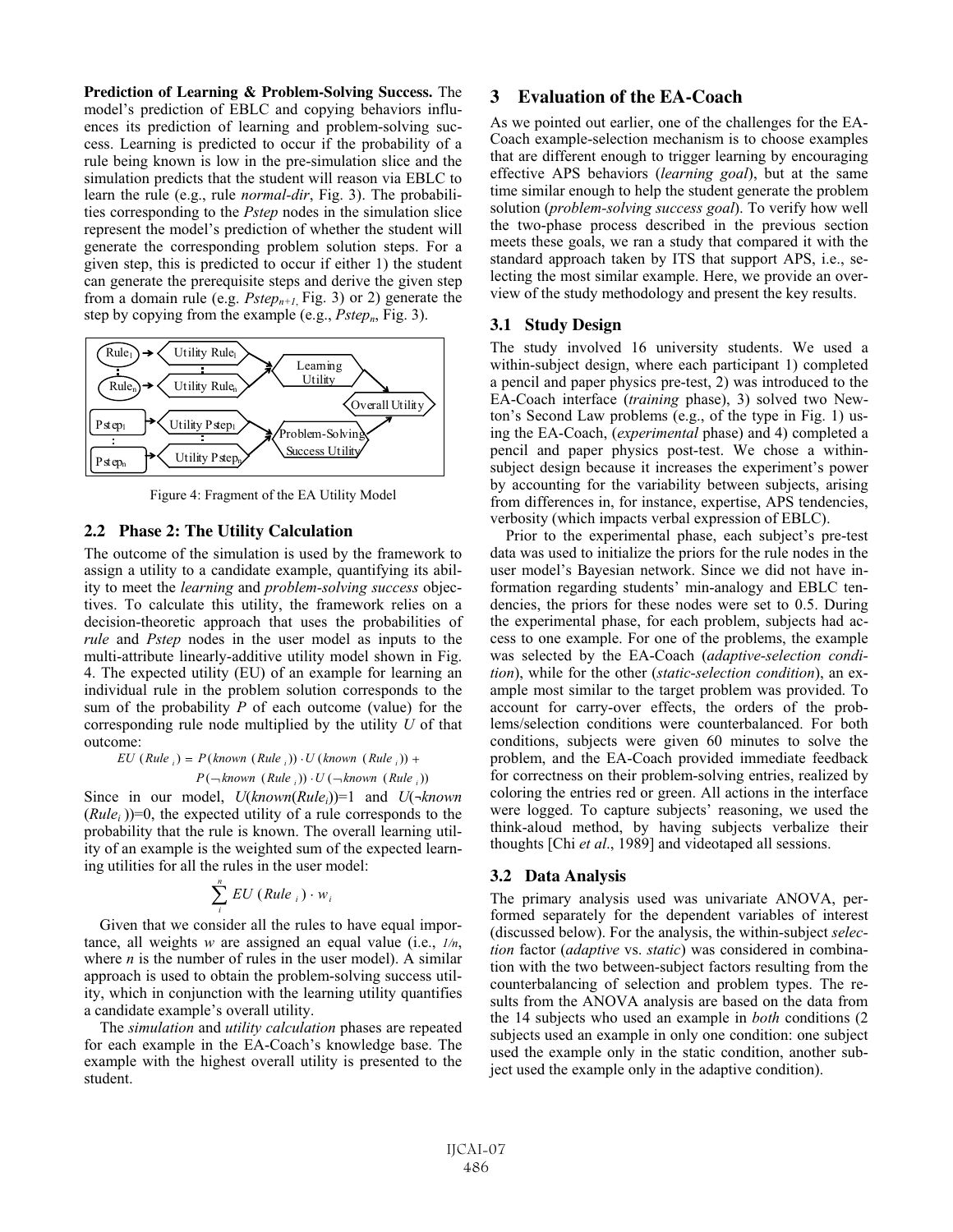## **3.3 Results: Learning Goal**

To assess how well the EA-Coach adaptively-selected examples satisfied the learning goal as compared to the statically-selected ones, we followed the approach advocated in [Chi *et al*., 1989]. This approach involves analyzing students' *behaviors* that are known to impact learning, i.e., copying and self-explanation via EBLC in our case. Although this approach makes the analysis challenging because it requires that students' reasoning is captured and analyzed, it has the advantage of providing in-depth insight into the EA-Coach selection mechanism's impact. For this part of the analysis, univariate ANOVAs were performed separately for the dependent variables *copy* and *EBLC* rates.

**Copy Rate**. To identify copy events, we looked for instances when students: 1) accessed a step in the example solution (as identified by the verbal protocols and/or via the analysis of mouse movements over the example) and 2) generated the corresponding step in their problem solution with no changes or minor changes (e.g., order of equation terms, constant substitutions). Students copied significantly less from the adaptively-selected examples, as compared to the statically-selected examples  $(F(1,14)=7.2, p=0.023;$  on average, 5.9 vs. 8.1 respectively).

**EBLC rate**. To identify EBLC episodes, we analyzed the verbal protocol data. Since EBLC is a form of selfexplanation, to get an indication of how selection impacted explanation rate in general, we relied on the definition in [Chi *et al*., 1989] to first identify instances of selfexplanation. Students expressed significantly more selfexplanations while generating the problem solution in the adaptive selection condition, as compared to in the static condition (F(1, 10)=6.4, p=0.03; on average, 4.07 vs. 2.57 respectively). We then identified those self-explanations that were based on EBLC (i.e., involved learning a rule via commonsense and/or overly-general reasoning, as opposed to explaining a solution step using existing domain knowledge). Students generated significantly more EBLC explanations in the adaptive than the static condition (F(1, 10)=12.8, p=0.005; on average, 2.92 vs. 1.14 respectively).

**Pre/Post Test Differences.** With the analysis presented above, we evaluated how the EA-Coach selection mechanism impacts learning by analyzing how effectively it triggers APS behaviors that foster it*.* Another way to measure learning is via pre/post test differences. In general, students improved significantly from pre to post test (on average, from 21.7 to 29.4; 2-tailed t(15)=6.13, p<0.001). However, because there was overlap between the two problems in terms of domain principles, the within-subject design makes it difficult to attribute learning to a particular selection condition. One way this could be accomplished is to 1) isolate rules that only appeared in one selection condition and that a given student did not know (as assessed from pre-test); 2) determine how many of these rules the student showed gains on from pre to post test. Unfortunately, this left us with very sparse data making formal statistical analysis infeasible. However, we found encouraging trends: there was a higher percentage of rules learned given each student's learning

opportunities in the adaptive condition, as compared to the static one (on average, 77% vs. 52% respectively).

**Discussion.** As far as the learning goal is concerned, the evaluation showed that the EA-Coach's adaptively-selected examples encouraged students to engage in the effective APS behaviors (min-analogy, EBLC) better than staticallyselected examples: students copied less and self-explained more when given adaptively-selected examples. This supports our assumption that certain superficial differences encourage effective APS behaviors. The statically-selected examples were highly similar to the target problem and thus made it possible to correctly copy much of their solutions, which students took advantage of. Conversely, by blocking the option to correctly copy most of their solution, the adaptively-selected examples provided an incentive for students to infer via EBLC the principles needed to generate the problem solution.

#### **3.4 Results: Problem-Solving Success Goal**

The problem-solving success goal is fulfilled if students generate the problem solution. To evaluate if the adaptive example-selection process met this goal, we checked how successful students were in terms of generating a solution to each problem. In the static condition, all 16 students generated a correct problem solution, while in the adaptive condition, 14 students did so (the other 2 students generated a partial solution; both used the example in both conditions). This difference between conditions, however, is not statistically significant (sign test,  $p=0.5$ ), indicating that overall, both statically and adaptively selected examples helped students generate the problem solution.

We also performed univariate ANOVAs on the dependent variables *error rate* and *task time* to analyze how the adaptively-selected examples affected the problem solving *process,* in addition to the problem solving *result*. Students took significantly longer to generate the problem solution in the adaptive than in the static selection condition  $(F(1, 10))$ =31.6, p<0.001; on average, 42min., 23sec. vs. 25min., 35sec. respectively). Similarly, students made significantly more errors *while* generating the problem solution in the adaptive than in the static selection condition (F(1, 10)=11.5, p=0.007; on average, 22.35 vs. 7.57 respectively).

**Discussion.** As stated above, the problem-solving success goal is satisfied if the student generates the problem solution, and is not a function of performance (time, error rates) *while* doing so. The fact that students took longer/made more errors in the adaptive condition is not a negative finding from a pedagogical standpoint, because these are *byproducts* of learning. Specifically, learning takes time and may require multiple attempts before the relevant pieces of knowledge are inferred/correctly applied, as we saw in our study and as is backed up by cognitive science findings (e.g., [Chi, 2000]).

However, as we pointed out above, 2 students generated a correct but incomplete solution in the adaptive selection condition. To understand why this happened, we analyzed these students' interaction with the system in detail. Both of them received an example with non-trivial superficial dif